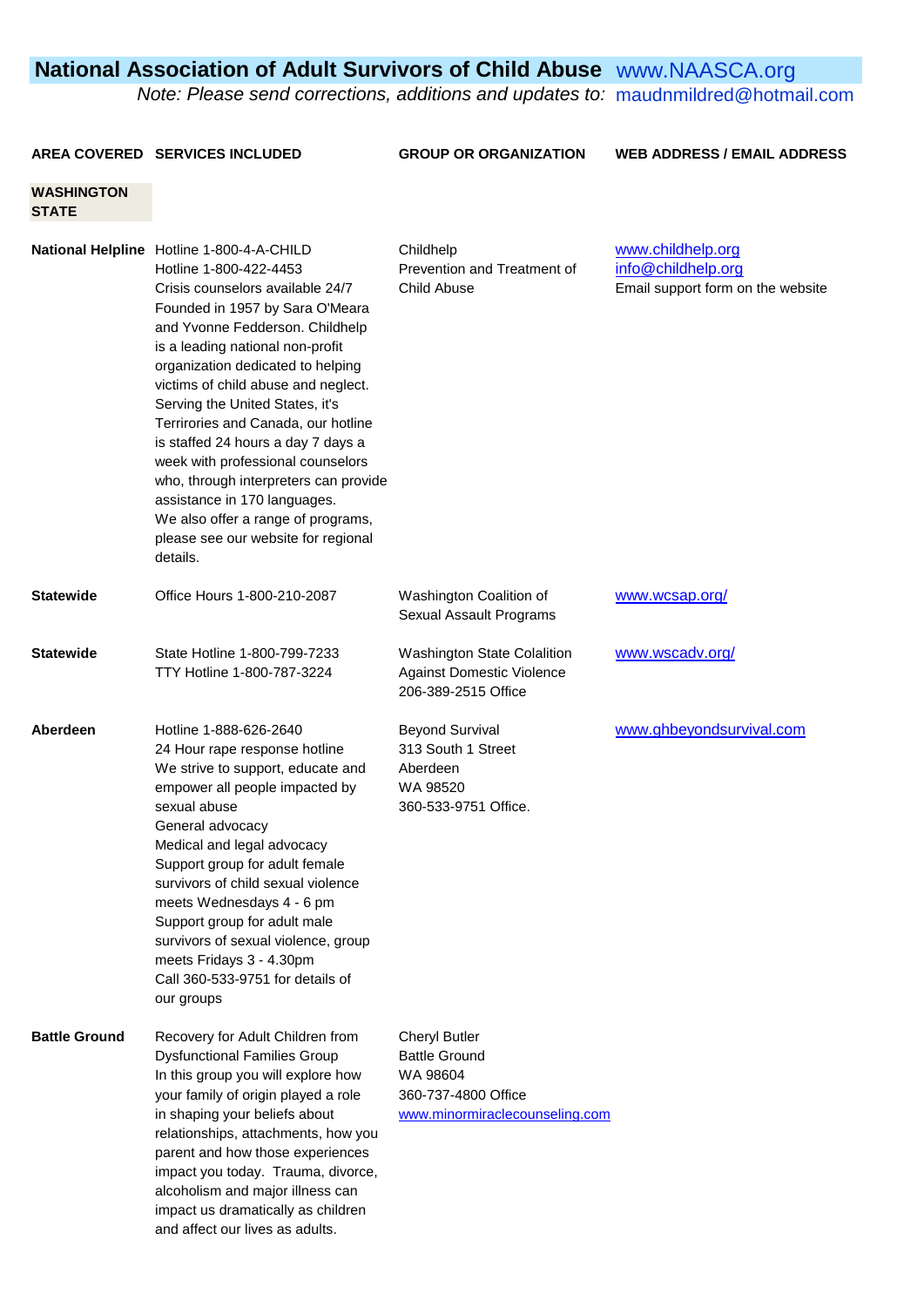Meets Wed, Thurs, Fri 9 - 11 am Cost \$30

| <b>Bellevue</b>   | Hotlines 425-746-1940 (24 hours)<br>Or 1-800-827-8840 (24 hours)<br>We have been providing domestic<br>violence services and programs to<br>the community for over 30 years.<br>Emergency shelter<br>Hotel- motel voucher program<br>Housing First program<br>Legal and personal advocacy<br>Counseling services<br>Children's and teens groups<br>Latina outreach program<br>Women's support groups.                   | Lifewire<br>PO Box 6398<br><b>Bellevue</b><br>WA 98008<br>425-562-8840 Office                                                       | www.lifewire.org/<br>info@lifewire.org |
|-------------------|-------------------------------------------------------------------------------------------------------------------------------------------------------------------------------------------------------------------------------------------------------------------------------------------------------------------------------------------------------------------------------------------------------------------------|-------------------------------------------------------------------------------------------------------------------------------------|----------------------------------------|
| <b>Bellevue</b>   | Male Survivors of Abuse Group<br>Men who were sexually abused as<br>children have few places that under<br>stand and support their search for<br>health. Men abused as children are<br>impacted in ways that females are<br>not. We will explore the impact of<br>trauma, shame, guilt and emotional<br>isolation. Meets every other Tues<br>at 6 - 7.30 pm. Cost \$50 - \$70                                           | Dr. Myrna Pinedo<br><b>Bellevue</b><br>WA 98004<br>425-610-9971 Office                                                              |                                        |
| <b>Bellevue</b>   | Surviving the Shock Factor:<br>Now forming recovery and therapy<br>group for women (clergy sexual<br>misconduct)                                                                                                                                                                                                                                                                                                        | Ms Sonja Rudie<br><b>Bellevue</b><br>WA 98004<br>425-449-8171 Office<br>office@laperlacounseling.com<br>www.laperlacounseling.com/  |                                        |
| <b>Bellevue</b>   | Women's PTSD Recovery Group<br>Please call 425-739-9483 for more<br>group details.                                                                                                                                                                                                                                                                                                                                      | Ms Sonja Rudie<br>Bellevue<br>WA 98004<br>425-449-8171 Office<br>office@laperlacounseling.com<br>www.laperlacounseling.com/         |                                        |
| <b>Bellingham</b> | Hotline 1-877-715-1563<br>24 Hour help hotline<br>Our mission is to support indiviuals<br>affected by domestic violence and<br>sexual assault<br>Medical advocacy & legal support<br>Advocacy counseling<br>Domestic violence support group<br>for women who have experienced<br>violence at home past or present.<br>Support group for adults, male or<br>female who have experienced<br>sexual abuse past or present. | Domestic Violence and Sexual<br>Assault Services (DVSAS)<br>1407 Commercial Street<br>Bellingham<br>WA 98225<br>360-671-5714 Office | www.dvsas.org<br>info@dvsas.org        |
| Bingen            | Toll Free Hotline 1-844-493-1709<br>Providing Klickitat Couty residents<br>with domestic violence and sexual<br>assault services. We work through<br>advocacy, safety planning,<br>counseling as well as community                                                                                                                                                                                                      | Programs for Peaceful Living<br>115 W. Steuben Street<br><b>Bingen</b><br>WA 98648<br>509-493-2662 Office                           |                                        |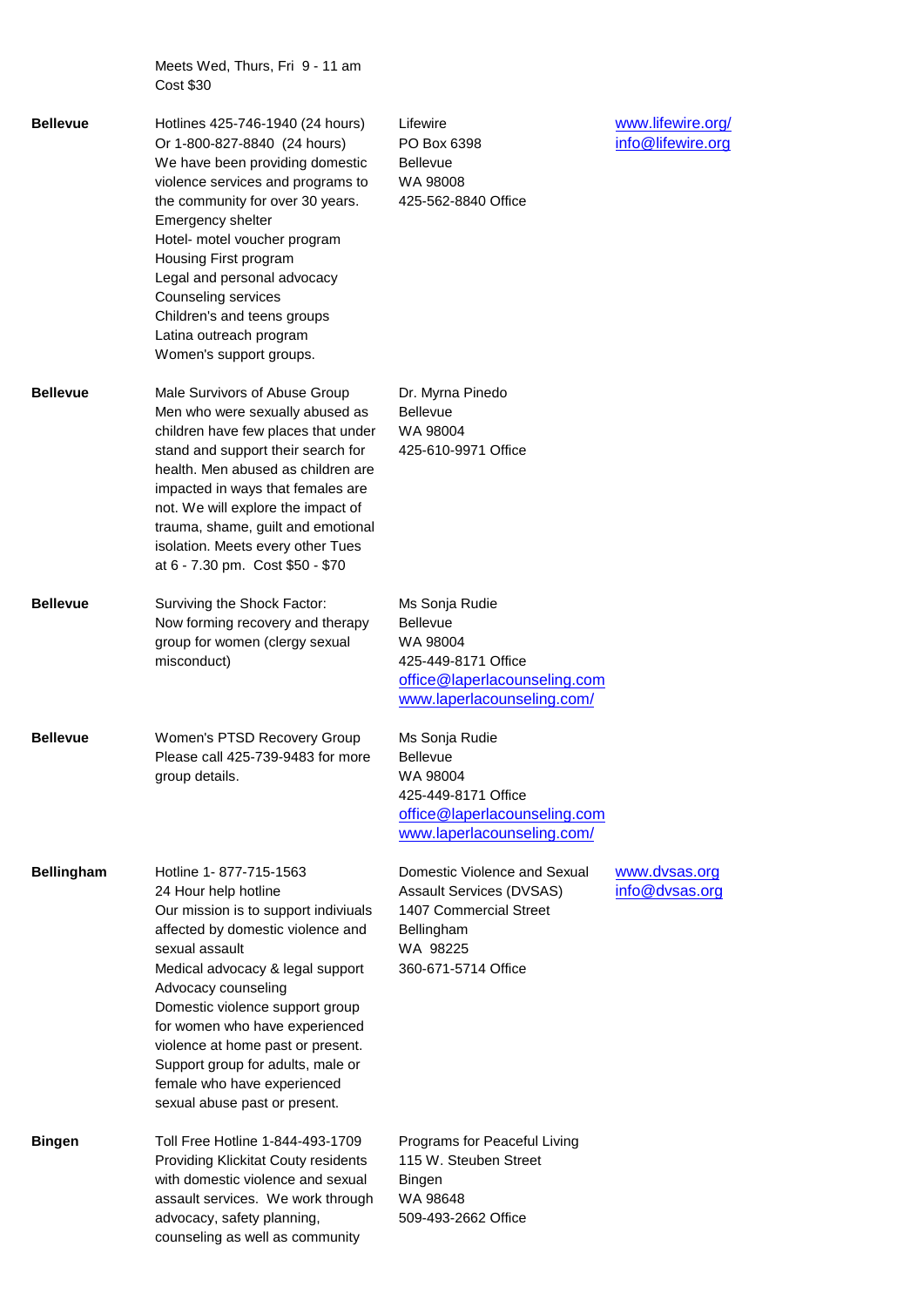outreach and education. [www.facebook.com/Programs-for-](http://www.facebook.com/Programs-for-Peaceful-Living-WA-Gorge-Action-Programs-209040419165707/)[Peaceful-Living-WA-Gorge-Action-](http://www.facebook.com/Programs-for-Peaceful-Living-WA-Gorge-Action-Programs-209040419165707/)

[Programs-209040419165707/](http://www.facebook.com/Programs-for-Peaceful-Living-WA-Gorge-Action-Programs-209040419165707/)

**Bremerton** Female Adult Survivors of Child ASCA- Kitsap [www.ascasupport.org](http://www.ascasupport.org/) Abuse Group **Bremerton** This is a community based, pass- Washington the-basket, no therapy peer led 360-340-7946 Contact no support group. We are not aligned with any agency, treatment center or counselor. Meets Wednesdays 6 - 7.30 pm Call Judy on 360-340-7946 for more details about this group. **Cathlamet** Local Hotline 360-795-6400 St. James Family Center [www.stjamesfamilycenter.org](http://www.stjamesfamilycenter.org/) Or 1-866-795-9381 1134 Columbia Street Family violence shelter **Cathlamet** Sexual Assault Program WA 98612 Crisis intervention 360-795-6401 Office Medical and legal advocacy [bhansen@stjamesfamilycenter.org](mailto:bhansen@stjamesfamilycenter.org) Counseling for victims of family [www.stjamesfamilycenter.org/The-Charlotte-House.html](http://www.stjamesfamilycenter.org/The-Charlotte-House.html) violence **Chehalis** Local Hotline 360-748-6601 Hope Alliance Hotline 800-244-7414 Toll Free PO Box 337 **[info@hopealliancelc.org](mailto:info@hopealliancelc.org)** Lewis County's accredited victims Chehalis services provider, dedicated to WA 98532 breaking the cycle of violence and 360-748-6601 Office / Hotline responding with compassion. [Hope Alliance Lewis County | Facebook](https://www.facebook.com/hopealliancelc/?ref=page_internal) Emergency shelter Accompaniment to legal systems Support group for adult female survivors of domestic violence meets Wednesdays 5 - 7 pm Group in Spanish Tuesdays 5-7 pm Call 360-748-6601 for group details **Clarkston** 1-888-475-5665 Crisis Hotline Quality Behavioral Health [www.qbhs.org](http://www.qbhs.org/) All our sexual assault services are 900 Seventh Street FREE of charge. Our sexual assault Clarkston and abuse program provides 24 WA 99403 hour crisis response, medical and 509-758-3341 Office legal advocacy, support & referrals to other agencies. Victims of sexual assault have the right by law to have an advocate accompany them through medical, police, prosecuter and court proceedings. **Cle Elum** Local Hotline 509-925-9384 Comprehensive [www.cwcmh.org](http://www.cwcmh.org/) Hotline toll free 866-925-9384 309 E. 1st Street 24 Hour crisis hotlines Cle Elum We provide sexual assault services WA 98922 as well ass community education. 509-674-2340 Office. Emergency shelter Medical and legal advocacy Crisis counseling. **Colville** Hotline 509-684-6139 Rural Resources Community [www.ruralresources.org](http://www.ruralresources.org/) 24 Hour domestic violence and action [info@ruralresources.org](mailto:info@ruralresources.org)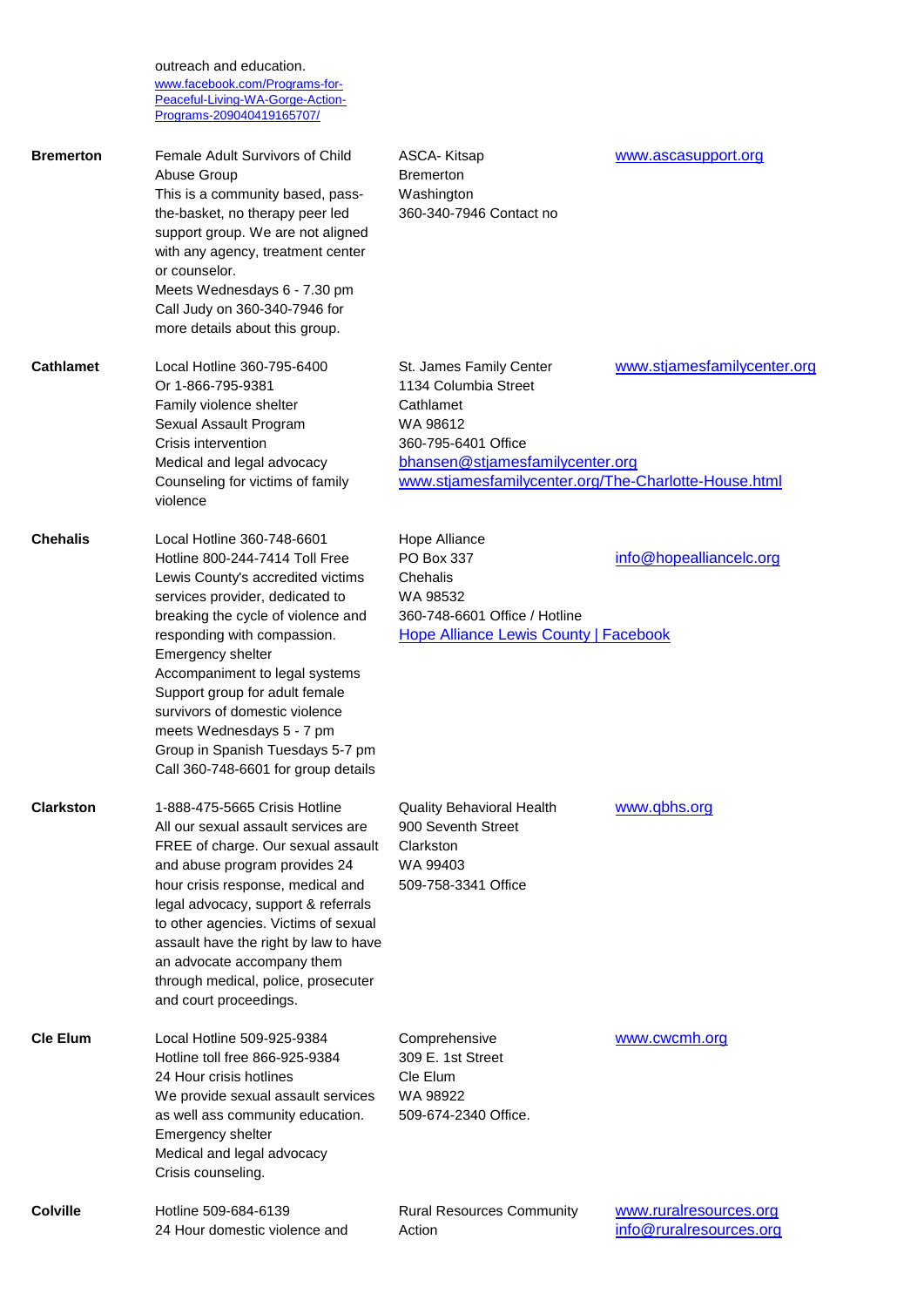|                  | sexual assault hotline<br>Temporary safe shelter<br>Crisis intervention<br>Assistance with court orders<br>Referrals to appropriate services<br>Therapy for sexual abuse victims<br>www.facebook.com/Rural-Resources-<br>Community-Action-300579630290/                                                                                                                                                                                                                                        | 956 South Main Street<br>Colville<br>WA 99114<br>509-684-8421 Office                                                                                                                   |
|------------------|------------------------------------------------------------------------------------------------------------------------------------------------------------------------------------------------------------------------------------------------------------------------------------------------------------------------------------------------------------------------------------------------------------------------------------------------------------------------------------------------|----------------------------------------------------------------------------------------------------------------------------------------------------------------------------------------|
| <b>Davenport</b> | Hotline 800-932-0932<br>Supportive hotline and referral to<br>appropriate services                                                                                                                                                                                                                                                                                                                                                                                                             | Family Resource Center of<br><b>Lincoln County</b><br>PO Box 1130<br>Davenport<br>WA 99122<br>509-725-4358 Office                                                                      |
| <b>Dayton</b>    | Hotline 509-529-9922<br>24 Hour crisis hotline<br>Through it's individual counseling<br>8 different support groups, legal<br>and medical advocacy and shelter<br>services, the YWCA domestic<br>violence and sexual assault center<br>makes sure women and children<br>have access to what they need to<br>begin rebuilding their lives.                                                                                                                                                       | YWCA - Dayton<br>Dayton General Hospital<br><b>Brooker Annex</b><br>1012 S. Third<br>Dayton<br>Washington<br>509-382-9922 Office<br>www.ywcaww.org/services/counseling-support-groups/ |
| Eastsound        | 360-376-1234 Orcas<br>360-378-2345 San Juan<br>360-468-4567 Lopez<br>24 Hour 7 day crisis hotlines<br>We are a duel agency. We provide<br>direct services to victims of domestic<br>violence and core services for<br>sexual assault/abuse victims.<br>Medical and legal advocacy<br>Accompaniment to court<br>Help with protectice orders<br>Support group for women affected<br>by domestic violence 360-376-5979<br>Therapy for sexual abuse/assault<br>victims, see website for more info. | SAFE of the San Juan Islands<br>www.safesj.org/<br>PO Box 1516<br>Eastsound<br>WA 98245<br>360-376-5979 Office<br>www.facebook.com/SAFESanJuans/                                       |
| Ellensburg       | Hotline 866-925-9384<br>If you or someone you know is a<br>victim of domestic violence and<br>you'd like more information call us.<br>All our serces are FREE of charge                                                                                                                                                                                                                                                                                                                        | Abuse Support and Prevention<br><b>Education Now</b><br>Ellensburg<br>WA 98926<br>509-925-9384 Office<br>www.ci.ellensburg.wa.us/794/Domestic-Violence                                 |
| Ellensburg       | Hotline 1-866-925-9384<br>We provide Kittitas County with<br>domestic violence and sexual<br>assault victim services to include:<br>Legal, medical and general<br>advocacy. We can offer local<br>information and referrals. We<br>provide education and awareness<br>activities and Emergency Shelter.                                                                                                                                                                                        | Aspen Victim Advocacy Services<br>707 North Pearl<br>Suite K<br>Ellensburg<br>509-925-7507 Office                                                                                      |
| <b>Everett</b>   | Hotline 425-252-2873                                                                                                                                                                                                                                                                                                                                                                                                                                                                           | www.dvs-snoco.org<br>Domestic Violence Services of                                                                                                                                     |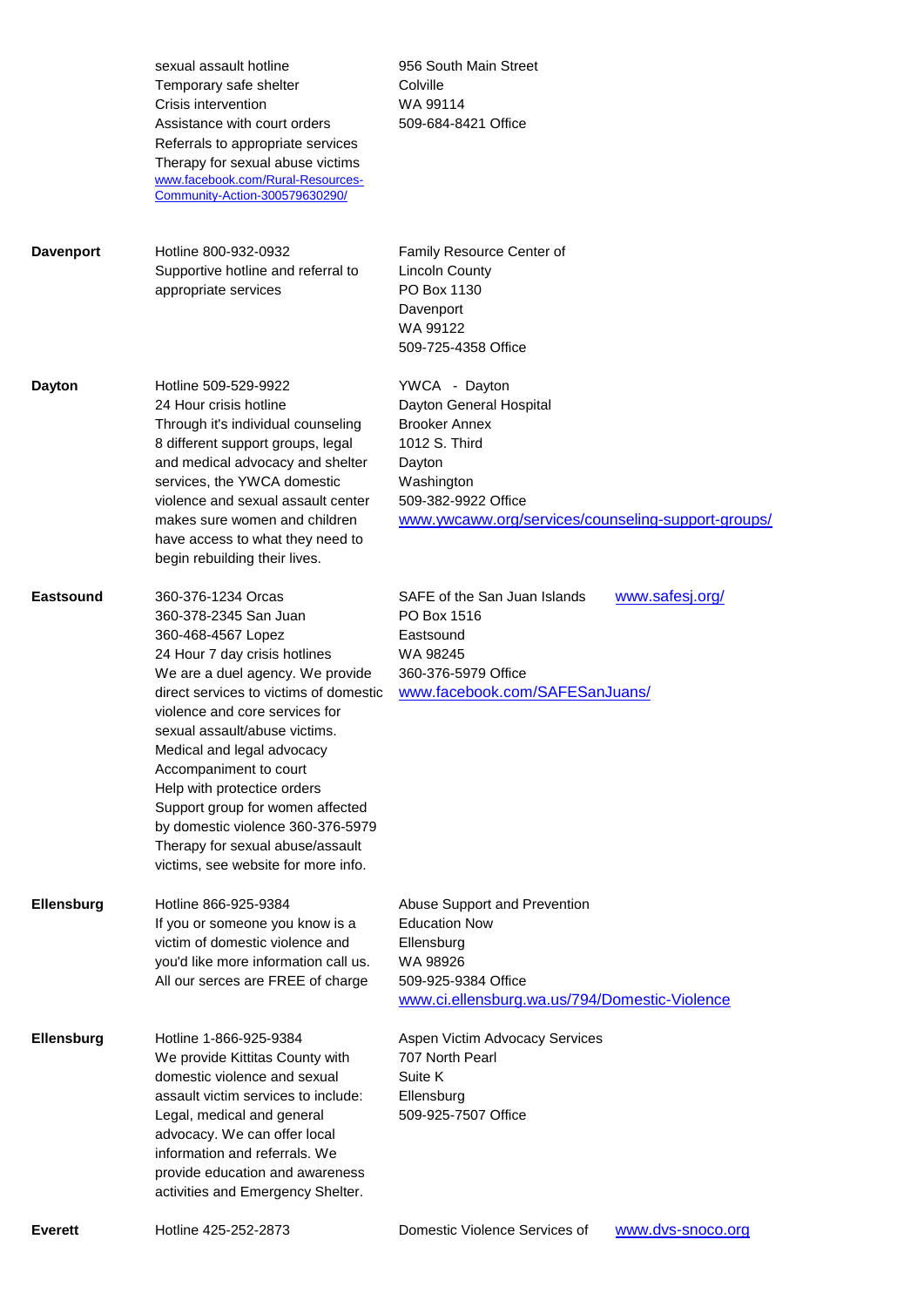|            | We are the only program in the<br>County of Snohomish providing<br>emergency shelter and confidential<br>services to all victims of domestic<br>violence and abuse.<br>Emergency shelter<br>Safety planning and information<br>We have 8 support groups meeting<br>throughout Snohomish County.<br>Please call our hotline for details.<br>All our groups are FREE and<br>confidential. | Snohomish County<br>PO Box 7<br>Everett<br>WA 98206<br>425-252-2873 Office / Hotline                                   | info@dvs-snoco.org     |
|------------|-----------------------------------------------------------------------------------------------------------------------------------------------------------------------------------------------------------------------------------------------------------------------------------------------------------------------------------------------------------------------------------------|------------------------------------------------------------------------------------------------------------------------|------------------------|
| Forks      | Hotline 360-374-2273<br>24 Hour crisis hotline<br>Our program is dedicated to the<br>ideal that no one should have to live<br>with violence.<br>24 Hour emergency shelter<br>Legal & systems advocacy<br>Support group - domestic violence<br>meets Tuesdays 1 - 2.30pm<br>Support group - Sexual assault<br>meets Thursdays 12.30 - 2 pm<br>Call 360-374-6411 for groups info          | <b>MARIPOSA House</b><br>PO Box 1775<br>Forks<br>WA 98331<br>360-374-6411 Office                                       | www.mariposahouse.org/ |
| Goldendale | 509-575-4200 Yakima County<br>509-925-9861 Kittitas County<br>1-800-572-8122 Klickitat County<br>24 Hour crisis hotlines<br>We provide sexual assault services<br>as well ass community education.<br>Emergency shelter<br>Medical and legal advocacy<br>Crisis counseling                                                                                                              | Comprehensive<br>112 W. Main Street<br>Goldendale<br>WA 98620<br>509-773-5801 Office                                   | www.cwcmh.org          |
| Goldendale | Hotline 1-844-493-1709<br>We provide Klickitat County with<br>domestic violence and sexual<br>assault services including:<br>Safety planning<br>General advocacy<br>Counseling<br>All our services are FREE of charge                                                                                                                                                                   | Washington George Programs<br>for Peaceful Living<br>116 West Main<br>Goldendale<br>Washington<br>509-773-6100 Office  |                        |
| Hoquiam    | Hotline 1-800-818-2194 (24 hours)<br>We were established over 30 years<br>ago on the harbor and provide<br>advocacy, awareness, intervention,<br>prevention and an emergency<br>shelter.<br>www.facebook.com/Domestic-Violence-<br>Center-of-Grays-Harbor-<br>120107088045275/                                                                                                          | Domestic Violence Center of<br><b>Grays Harbor</b><br>2306 Sumner Avenue<br>Hoquiam<br>WA 98550<br>360-538-0733 Office |                        |
| Kelso      | Hotline 360-425-1176<br>24 Hour crisis hotline<br>We provide FREE services to<br>victims and survivors of domestic<br>violence and sexual assault.<br>24 Hour crisis intervention<br>Safe temporary housing                                                                                                                                                                             | <b>Emergency Support Shelter</b><br>PO Box 877<br>Kelso<br>WA 98626<br>360-353-5777 Main Office                        | www.esshelter.com/     |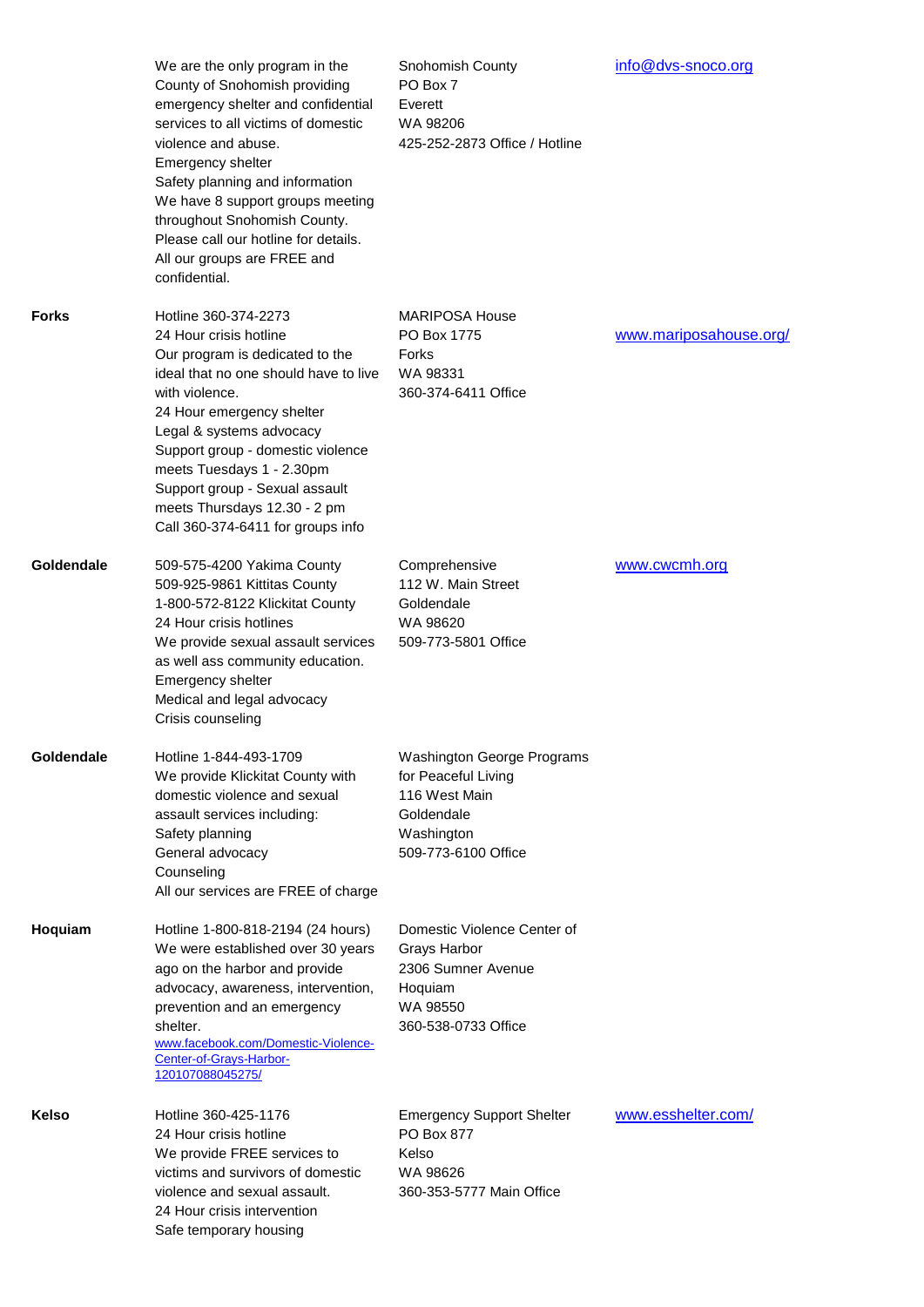|                     | Advocacy during medical exams,<br>law enforcement and through the<br>criminal justice system.<br>Group counseling for female<br>survivors of domestic violence<br>meets Tuesdays 10.30am & 5.30pm<br>These groups are FREE of charge<br>Call 360-425-1176 ext 4 for more<br>details about these groups.                                                                                                                                                                                                            |                                                                                                                                              |                                               |
|---------------------|--------------------------------------------------------------------------------------------------------------------------------------------------------------------------------------------------------------------------------------------------------------------------------------------------------------------------------------------------------------------------------------------------------------------------------------------------------------------------------------------------------------------|----------------------------------------------------------------------------------------------------------------------------------------------|-----------------------------------------------|
| <b>Kennewick</b>    | Or 1-800-648-1277 (24 hours)<br>We are focused on providing the<br>best advocacy and support services<br>for domestic violence victims in our<br>community.<br>Emergency shelter<br><b>Transitional housing</b><br>Protection order clinics<br>Legal advocacy<br>Support groups in English meet<br>Wednesday mornings 10 - 11.30am<br>Wednesday evenings 6 - 7.30 pm<br>Support group in Spanish meets<br>Tuesday evenings 6 - 7.30 pm<br>Childcare provided in the evenings<br>Serving Benton & Franklin Counties | Domestic Violence Services<br>Kennewick<br>WA 99352<br>509-735-1295 Office                                                                   | www.dvsbf.org<br>admin@dvsbf.org              |
| Long Beach          | Hotline 1-800-435-7276<br>24 Hour helpline<br>We have 24 hour staff to answer<br>your questions with interpreters if<br>required.<br>Hearing impaired services<br>Service information in Spanish<br>Referrals to appropriate agencies<br>Support groups call hotline for info<br>about our groups.                                                                                                                                                                                                                 | <b>Crisis Support Network</b><br>318 2nd Street NE<br>Long Beach<br>WA 98631<br>360-642-0095 Office                                          | www.crisis-support.org<br>csn3@centurytel.net |
| <b>Moses Lake</b>   | Hotline 1-888-560-6027<br>24 Hour hotline<br>Emergency shelter available<br>Medical and legal advocacy<br>Community advocacy<br>Protection order clinic<br>Peer support groups for victims of<br>domestic violence and sexual<br>assault.                                                                                                                                                                                                                                                                          | New Hope Domestic Violence<br>& Sexual Assault Services<br>840 E. Plum<br>Moses Lake<br>WA 98837<br>509-764-8402 Office<br>www.newhopewa.org |                                               |
| <b>Mount Vernon</b> | Trauma Recovery & Empowerment<br>Group.<br>Basic education about physical and<br>sexual abuse and how current<br>behaviors are linked to past abuses<br>An opportunity for men and women<br>to trust their own perceptions about<br>reality and to receive validation from<br>others. Groups are forming all the<br>time and are closed after 4th week.<br>These are 33 week 90 minutes a<br>week \$25 per sessions, please<br>call 316-869-0763 for more details                                                  | Ms Dawn Idecker<br>Mount Vernon<br>WA 98273<br>316-869-0763 Office                                                                           |                                               |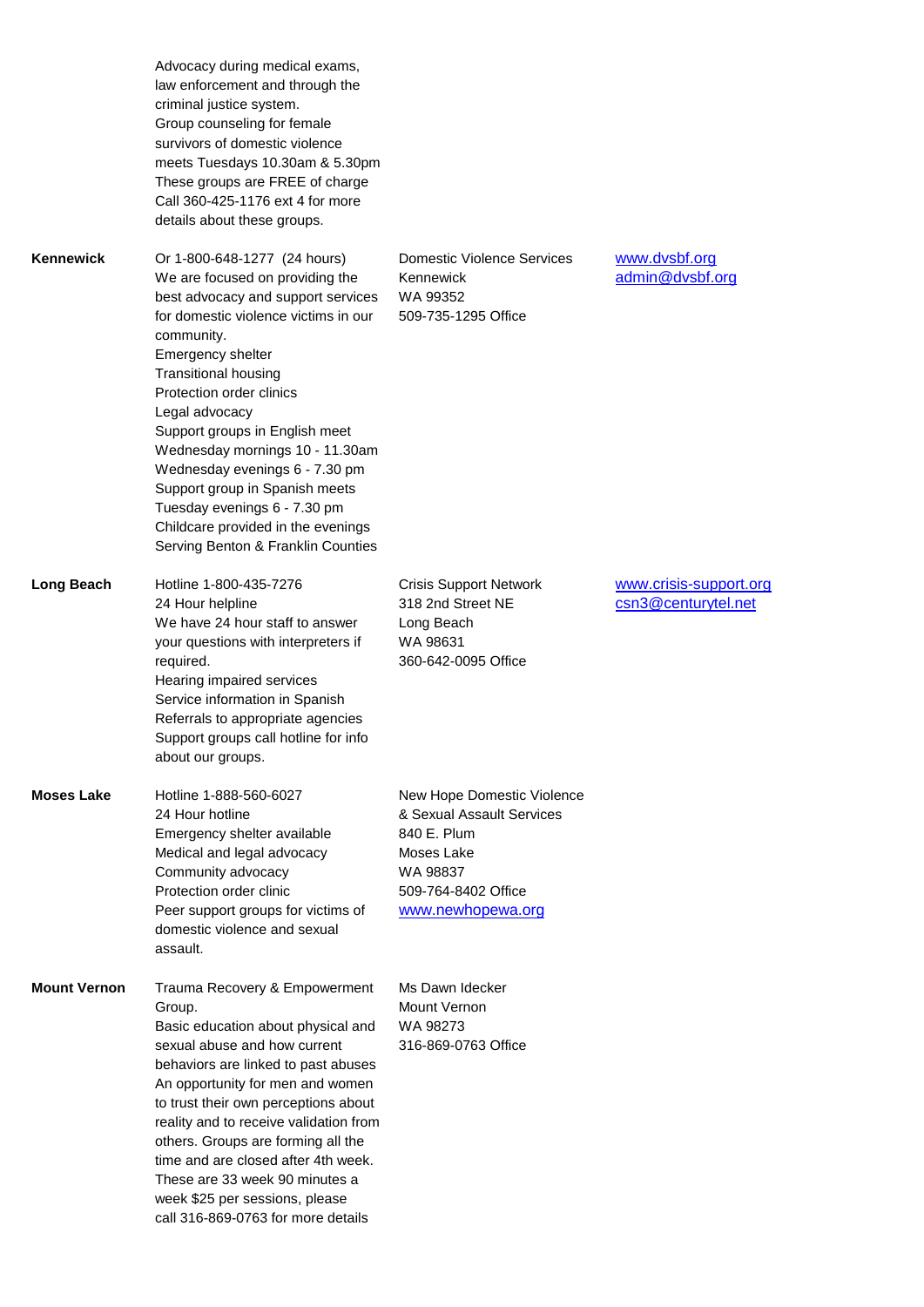| <b>Mount Vernon</b> | Hotline 1-888-336-9591<br>Skagit domestic violence & sexual<br>assault services is committed to<br>ending violence and assault in<br>Skagit County.<br>Emergency shelter<br>Legal advocacy<br>Advocacy based counseling<br>Support groups available                                                                                                                                                                                                                                                                    | SDVSAS - Skagit County<br>PO Box 301<br>Mount Vernon<br>WA 98273<br>360-336-9591 Office / Hotline<br>www.facebook.com/SkagitDVSAS/                          | www.skagitdvsas.org<br>admin@skagitdvsas.org             |
|---------------------|------------------------------------------------------------------------------------------------------------------------------------------------------------------------------------------------------------------------------------------------------------------------------------------------------------------------------------------------------------------------------------------------------------------------------------------------------------------------------------------------------------------------|-------------------------------------------------------------------------------------------------------------------------------------------------------------|----------------------------------------------------------|
| <b>Newport</b>      | Hotline 509-447-5483<br>Or 1-800-548-3133 Toll Free<br>24 Hour hotlines<br>Our mission is to provide services<br>to all persons who have been<br>victimized by domestic violence and<br>sexual assault.<br>Emergency temporary shelter<br>Crisis intervention<br>Medical and legal advocacy<br>Therapy and support groups                                                                                                                                                                                              | Pend Oreille Crime Victim<br>Services (POCVS)<br><b>PO Box 944</b><br>Newport<br>WA 99156<br>509-447-2274 Office                                            | www.pofcn.org<br>advocate4@pofcn.org                     |
| <b>Oak Harbor</b>   | 360-675-2232 North Whidbey<br>We won't try to talk you into anything,<br>or attempt to change you. Our<br>services are private and confidential<br>please call and let us help you.<br>24 Hour crisis intervention<br>Safe emergency shelter<br>Advocacy based counseling<br>Legal advocacy & Court support<br>Therapy services available to clients<br>who are adult and child victims of<br>sexual assault / abuse.                                                                                                  | Citizens Against Domestic and<br>Sexual Abuse CADA<br>PO Box 190<br>Oak Harbor<br>WA 98277<br>360-675-2232 North Whidbey<br>www.facebook.com/cadaoakharbor/ | www.cadacanhelp.org/<br>cada@whidbey.net                 |
| <b>Oak Harbor</b>   | SIA Support Meeting Healing Hearts<br>SIA started in 1982 is a 12 step,<br>self help recovery program.<br>The only requirement for member-<br>shope is that you were sexually<br>abused as a child and that you<br>to recover.<br>Meets Mondays 1.30pm to 3pm<br>Contact person is Tess<br>For further details please click on<br>the SIA website meetings directory.                                                                                                                                                  | Survivors of Incest Anonymous<br>Oak Harbor<br>Washington                                                                                                   | www.siawso.org/                                          |
| Olympia             | Post-Traumatic Growth Group<br>For people who suffer from<br>Traumatic Stress Disorders, such<br>as PTSD. These are anxiety<br>disorders that some people develop<br>after living through a dangerous<br>experience. Symptoms include<br>intrusive thoughts and memories,<br>Irrtability, nightmares, hypervigilance<br>distancing oneself from friends and<br>loved ones, emotional numbness<br>and avoiding activities that remind<br>you of a certain event.<br>Meets Wednesdays 6.30 - 8.30 pm<br>Cost \$30 - \$40 | Loretta Crawford Kissel<br>Olympia<br>WA 98502<br>360-489-9151 Office                                                                                       | www.spiralsoffreedom.com<br>Spirals@SpiralsOfFreedom.com |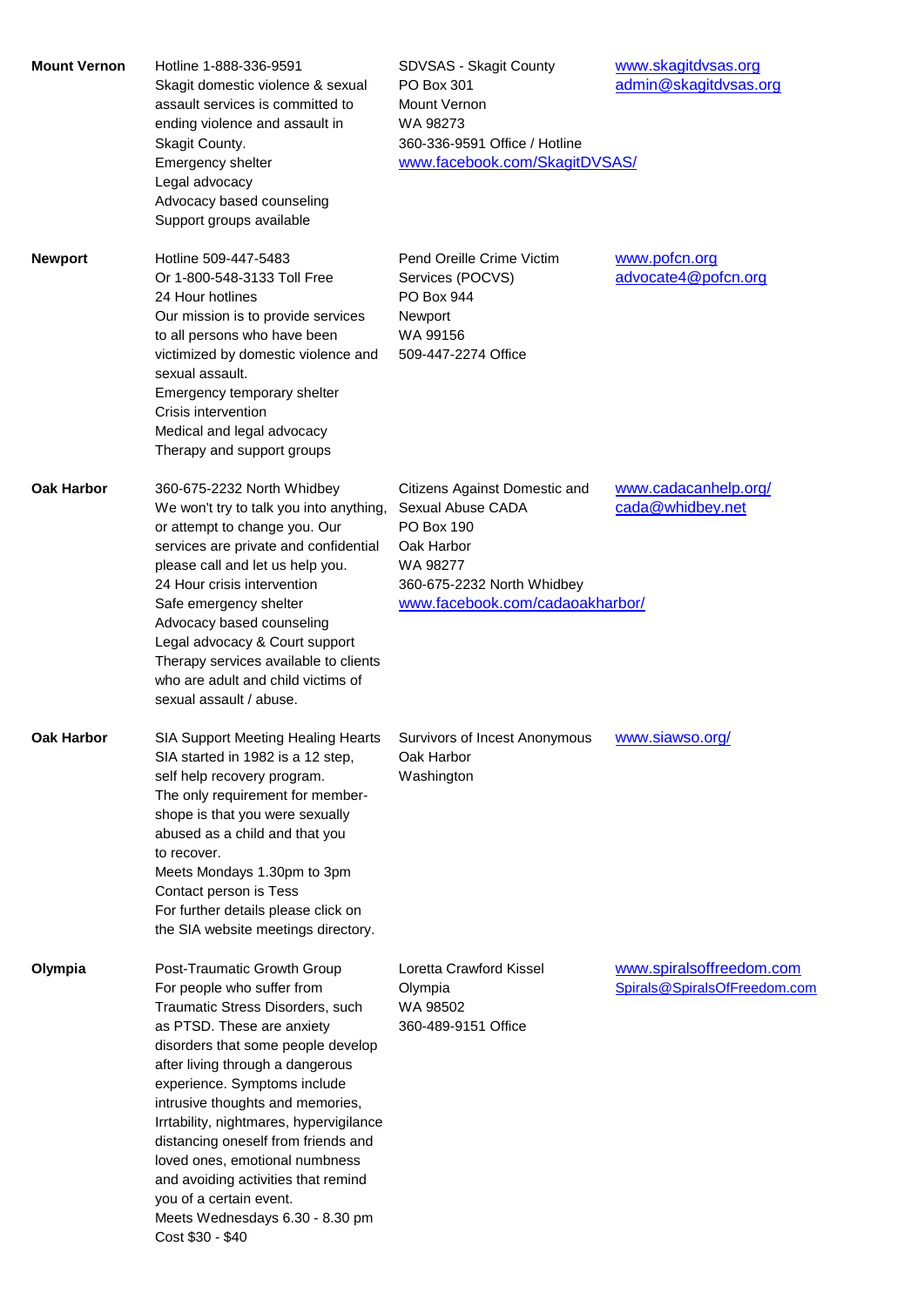Call 360-489-9151 for more details

| Olympia | Hotline 360-754-6300<br>24 Hour crisis hotline<br>Safe Place is the only advocacy<br>agency and confidential shelter for<br>survivors of domestic violence and<br>sexual assault in Thurston County.<br>Walk-in advocacy Tues & Weds<br>Legal clinics bi-monthly<br>Sexual Assault Program Coordinator<br>Harley Brown 360-786-8754 X 105<br>Support group for domestic violence<br>survivors meets Weds 6.15 - 7.45<br>call 360-754-6300 for details.<br>Multi-cultural women's support<br>group in English contact Davy Long<br>on 360-786-8754 ext 107. | Safe Place<br>PO Box 2002<br>Olympia<br>WA 98507<br>360-786-8754 Office                                                    | www.safeplaceolympia.org<br>safeplace@safeplaceolympia.org |
|---------|------------------------------------------------------------------------------------------------------------------------------------------------------------------------------------------------------------------------------------------------------------------------------------------------------------------------------------------------------------------------------------------------------------------------------------------------------------------------------------------------------------------------------------------------------------|----------------------------------------------------------------------------------------------------------------------------|------------------------------------------------------------|
| Olympia | 12 Step Self Help Group<br>We are a spiritual self help group<br>of individuals aged 18 and older,<br>who are guided by a set of 12<br>suggested steps and 12 traditions<br>as borrowed from AA. The only<br>requirement for membership is<br>that you are a victim of child sexual<br>abuse and you want to recover.<br>Meets Mondays 7 - 8.30 pm<br>Women only please<br>Contact person is Carolyn<br>cataluna316@yahoo.com<br>For further details please click on<br>SIA website meetings directory                                                     | Survivors of Incest Anonymous<br>Olympia<br>Washington                                                                     | www.siawso.org<br>cataluna316@yahoo.com                    |
| Omak    | Hotline 509-8263221<br>Or 1-888-826-3221 Toll Free<br>Advocacy for victims and survivors<br>of domestic violence and sexual<br>assault.<br>Emergency shelter<br>Crisis intervention<br>Medical and legal advocacy<br>Individual and group counseling                                                                                                                                                                                                                                                                                                       | The Support Center<br>PO Box 3639<br>Omak<br>WA 98840<br>509-826-3221 Office / Hotline<br>information@thesupportcenter.org | www.thesupportcenter.org                                   |
| Othello | Hotline 1-888-560-6027<br>24 Hour hotline<br>Emergency shelter available<br>Medical and legal advocacy<br>Community advocacy<br>Protection order clinic<br>Peer support groups for victims of<br>domestic violence and sexual<br>assault.                                                                                                                                                                                                                                                                                                                  | New Hope Domestic Violence<br>& Sexual Assault Services<br>165 N 1st Avenue<br>Othello<br>WA 99344<br>509-488-2699 Office  | www.newhopewa.org                                          |
| Pasco   | 509-575-4200 Yakima County<br>509-925-9861 Kittitas County<br>1-800-572-8122 Klickitat County<br>24 Hour crisis hotlines<br>We provide sexual assault services<br>as well ass community education.<br>Emergency shelter                                                                                                                                                                                                                                                                                                                                    | Comprehensive<br>2715 Saint Andrews Loop<br>Suite C<br>Pasco<br>WA 99301<br>509-412-1051 Office                            | www.cwcmh.org                                              |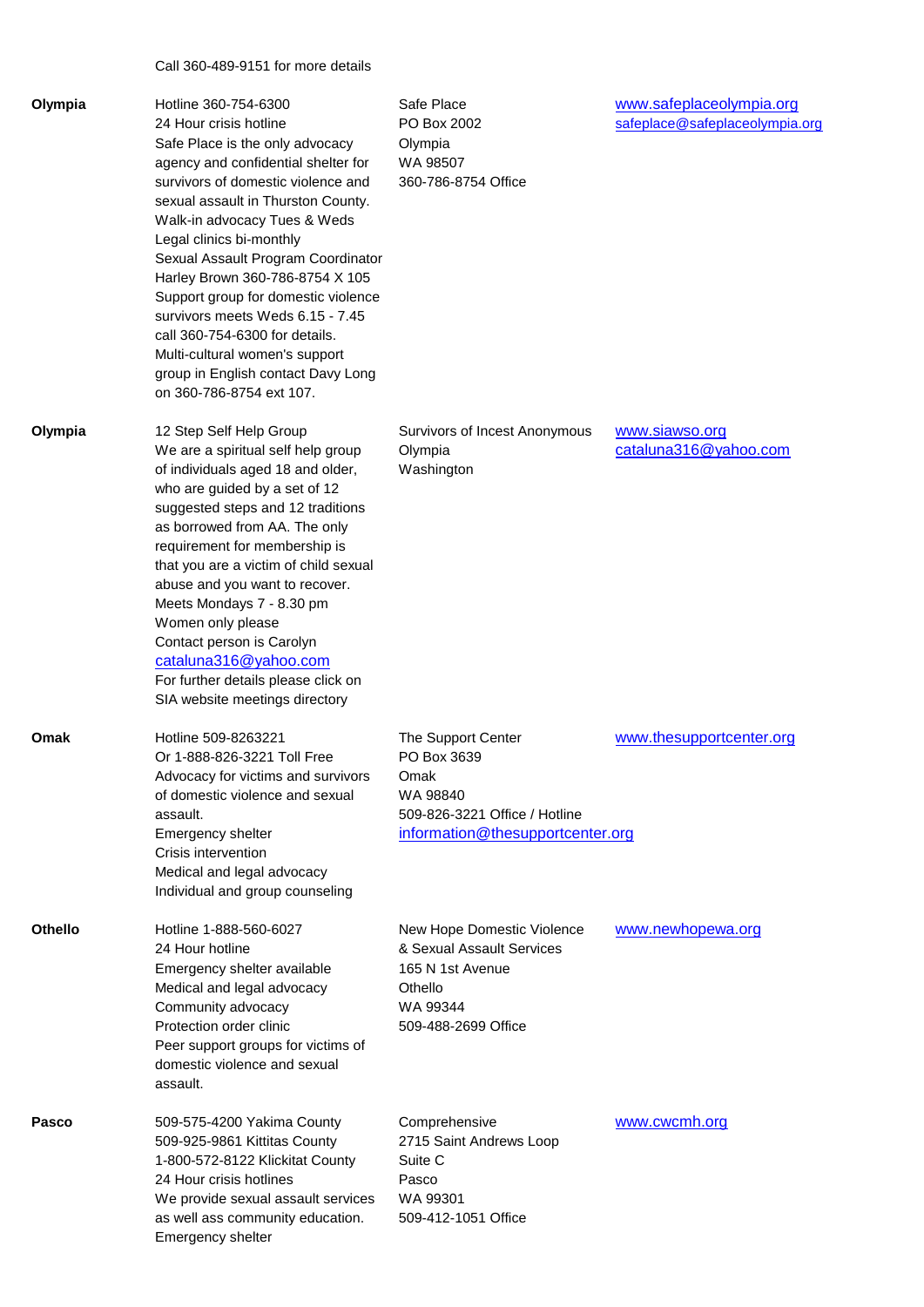|                      | Medical and legal advocacy<br>Crisis counseling                                                                                                                                                                                                                                                                                                                                                                                                                                                                                                                     |                                                                                                                                                                   |                                               |
|----------------------|---------------------------------------------------------------------------------------------------------------------------------------------------------------------------------------------------------------------------------------------------------------------------------------------------------------------------------------------------------------------------------------------------------------------------------------------------------------------------------------------------------------------------------------------------------------------|-------------------------------------------------------------------------------------------------------------------------------------------------------------------|-----------------------------------------------|
| <b>Port Angeles</b>  | Hotline 360-452-4357<br>24 Hour crisis hotline<br>Crisis intervention<br>Emergency shelter<br>Therapy<br>Advocacy based counseling<br>Medical and legal advocacy<br>Support groups available                                                                                                                                                                                                                                                                                                                                                                        | Healthy Families of Clallam Co.<br>1210 E. Front Street<br>Suite C<br>Port Angeles<br>WA 98362<br>360-452-3811 Office                                             | www.healthyfam.org<br>healfam@olypen.com      |
| <b>Port Townsend</b> | Hotline 360-385-5291<br>24 / 7 Crisis hotline<br>We are a private non profit corp and<br>is Jefferson County's sole provider<br>of FREE and confidential services<br>to victims of domestic violence and<br>sexual assault.<br>Emergency shelter<br>Walk-in services Mon-Fri<br>Legal and medical advocacy<br>Individual and group counseling<br>Support groups for victims of<br>domestic violence and sexual assit<br>10 Week Thrive support group for<br>adult survivors of childhood sexual<br>abuse. Call 360-385-5292 for more<br>details about these groups. | Dove House<br>1045 10th Street<br>Port Townsend<br>WA 98368<br>360-835-5292 Office<br>development@dovehousejc.org                                                 | www.dovehousejc.org<br>info@dovehousejc.org   |
| <b>Pullman</b>       | Hotline 1-877-334-2887<br>Local Hotline 509-332-4357<br>Local Hotline 208-883-4357<br>We provide 24 Hour emergency<br>and supportive services to sexual<br>violence victims and their families.<br>All our services are FREE of charge<br>Emergency shelter<br>24 Hour crisis intervention<br>Medical and legal advocacy<br>Group counseling<br>Support groups for victims and<br>survivors.                                                                                                                                                                        | Alternatives to Violence of the<br>Palouse (ATVP)<br>PO Box 37<br>1125 NW Nye Street<br>Suite A<br>Pullman<br>WA 99163<br>509-332-4357 Office / Hotline           | www.atvp.org<br>home@atvp.org                 |
| Raymond              | Hotline 1-800-435-7276<br>24 Hour helpline<br>We have 24 hour staff to answer<br>your questions with interpreters if<br>required.<br>Hearing impaired services<br>Service information in Spanish<br>Referrals to appropriate agencies<br>Support groups call hotline for info<br>about our groups                                                                                                                                                                                                                                                                   | <b>Crisis Support Network</b><br>762 Ballentine Street<br>Raymond<br>Washington<br>800-435-7276 Office / Hotline                                                  | www.crisis-support.org<br>csn3@centurytel.net |
| Renton               | Hotline 888-998-6423<br>24 Hour resource hotline<br>KCSARC has the expertise to help<br>victims heal and become survivors.<br>Crisis intervention<br>Medical and legal advocacy<br>Group therapy for adult survivors of                                                                                                                                                                                                                                                                                                                                             | King County Sexual Assault<br>Resource Center (KCSARC)<br><b>PO Box 300</b><br>Renton<br>WA 98057<br>425-226-5062 Office.<br><b>AdminSupport Staff@kcsarc.org</b> | www.kcsarc.org                                |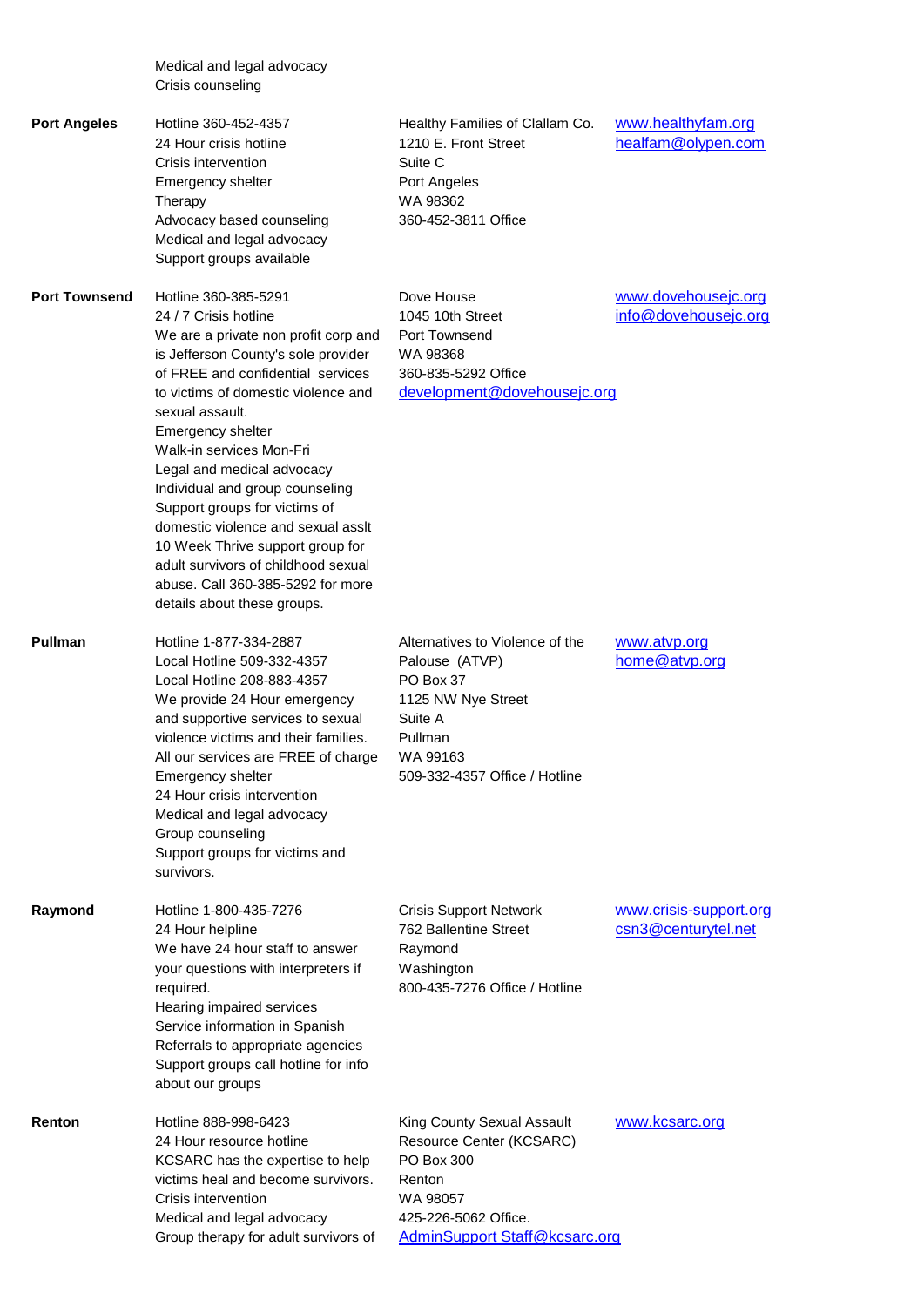|                 | childhood sexual abuse. This is a<br>13 week closed group for women<br>21 years+ who have specific<br>memories of the abuse in childhood<br>an initial interview is required before<br>group entry. This group is FREE.<br>Call 425-226-5062 for group details.                                                                                                                                                                                                                                                                                                                                                                                |                                                                                                                                                                    |                                        |
|-----------------|------------------------------------------------------------------------------------------------------------------------------------------------------------------------------------------------------------------------------------------------------------------------------------------------------------------------------------------------------------------------------------------------------------------------------------------------------------------------------------------------------------------------------------------------------------------------------------------------------------------------------------------------|--------------------------------------------------------------------------------------------------------------------------------------------------------------------|----------------------------------------|
| Renton          | SNAP Gatherings weekend events.<br>These events are where survivors<br>can focus on their personal<br>experiences, gather information<br>and inspiration and decide the next<br>steps to take in their presonal<br>journeys. The gatherings are for<br>survivors and loved ones who want<br>to focus on personal issues.<br>Working in small groups SNAP<br>Gatherings begin on Friday at 7pm<br>and end at noon on Sunday.<br>Participants are asked to attend all<br>the sessions of the weekend. There<br>is a power in the group dynamics<br>that is deminished with folks coming<br>and going but exceptions can be<br>made if necessary. | <b>SNAP Gathering</b><br><b>Clarion Hotel</b><br>3700 East Valley Road<br>Renton<br>WA 98055<br>312-399-4747<br>www.snapnetwork.org/events                         | www.SNAPnetwork.org                    |
| <b>Republic</b> | Hotline 1-800-269-2380<br>24 Houur crisis hotline<br>All our services are FREE of charge.<br>Crisis intervention<br>Legal and medical advocacy<br>Community education<br>Therapy for those who have been<br>sexually abused or assaulted or<br>are victims of domestic violence.<br>Therapy may be paid for by crime<br>victim compentsation or other<br>insurance but no one will be turned<br>away due to lack of insurance.<br>Call 509-775-3331 for more details.                                                                                                                                                                          | <b>Ferry County Connections</b><br>PO Box 1158<br>Republic<br>WA 99166<br>509-775-3331 Office                                                                      |                                        |
| <b>Seattle</b>  | 206-812-1001 Local Hotline<br>1-855-812-1001 National<br>hotline@adwas.org<br>24 Hour hotlines<br>Short term crisis counseling<br>Group counseling related to child-<br>hood sexual assault or domestic<br>violence                                                                                                                                                                                                                                                                                                                                                                                                                            | <b>Abused Deaf Women's</b><br><b>Advocacy Services</b><br>8623 Roosevelt Way NE<br>Seattle<br>WA 98115<br>206-922-7088 VP Office<br>www.facebook.com/ADWAServices/ | www.adwas.org/<br>adwas@adwas.org      |
| <b>Seattle</b>  | Helpline 1-877-922-4292<br>Local Helpline 206-325-0325<br>Helplines Mon - Fri 9am - 5 pm<br>We aim to provide comprehensive<br>culturally relevant services for<br>domestic violence, sexual assault<br>and human trafficking to the Asian,<br>South Asian and Pacific Islander<br>communities.<br>Human trafficking project<br>Queer Network Program                                                                                                                                                                                                                                                                                          | <b>API Chaya</b><br>PO Box 14047<br>Seattle<br>WA 98114<br>206-467-9976 Office<br>www.facebook.com/APIChayaSeattle/                                                | www.apichaya.org/<br>info@apichaya.org |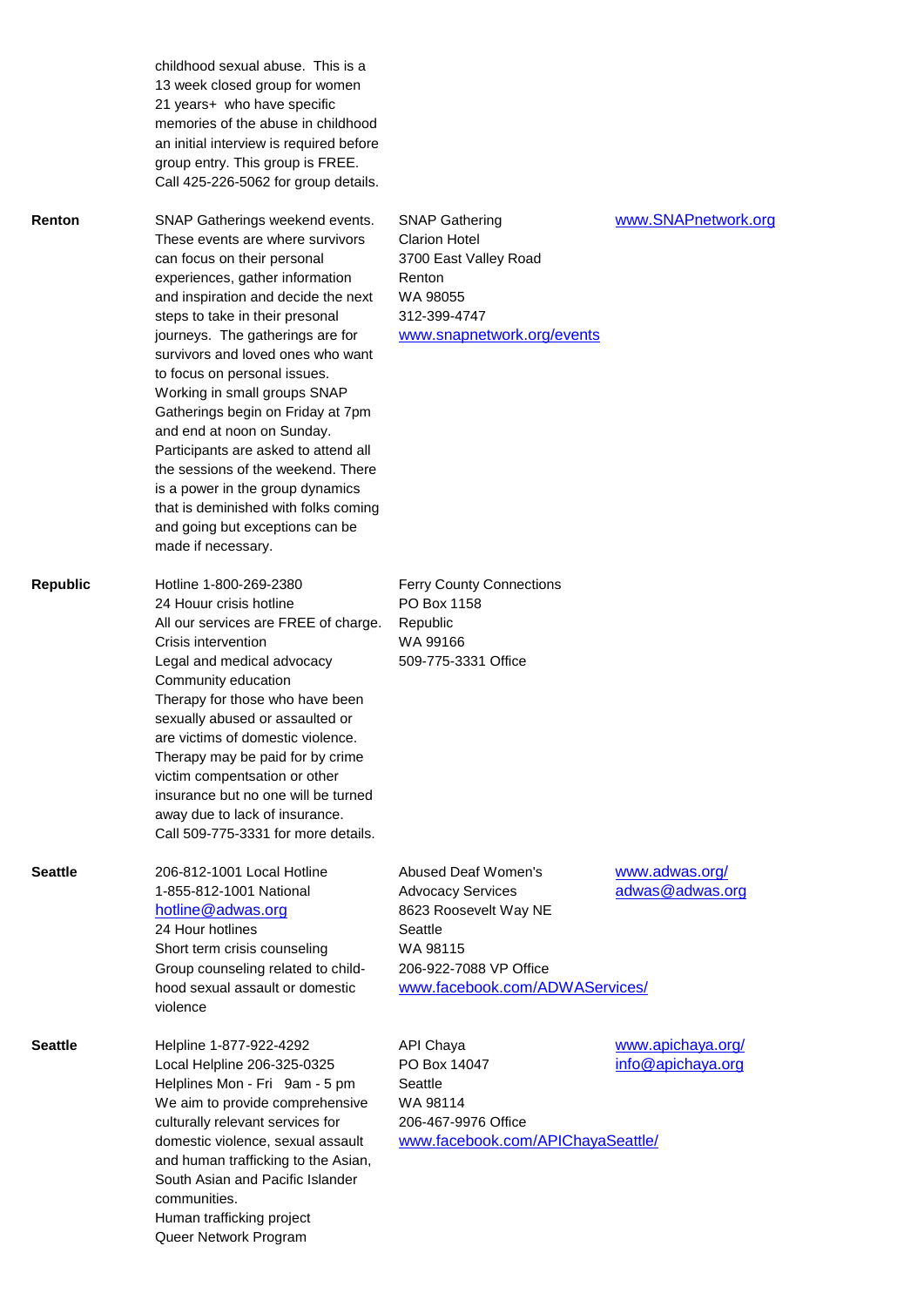| Youth programs                 |  |
|--------------------------------|--|
| Education and outreach program |  |
| Support groups available.      |  |

Seattle **Hotline 1-800-621-4636** Broadview Emergency Shelter Way and Solid-ground.org Locally 206-299-2500 C/o Solid Ground containing the example of the United States of the United States Contain These lines are office hours only 1501 North 45th Street Broadview residents are domestic Seattle violence survivors and two thirds WA 98103 are children. Our mission is to help 206-299-2500 Office residents cope with the displacement and the abuse. Crisis intervention goal setting and weekly meetings Legal advocacy Addiction recovery services Advocacy based counseling

|         | Legal advocacy<br>Addiction recovery services<br>Advocacy based counseling<br>Support groups for adults & children.                                                                                                                                                                                                                                                                                                                       |                                                                                                                                                                   |                                         |
|---------|-------------------------------------------------------------------------------------------------------------------------------------------------------------------------------------------------------------------------------------------------------------------------------------------------------------------------------------------------------------------------------------------------------------------------------------------|-------------------------------------------------------------------------------------------------------------------------------------------------------------------|-----------------------------------------|
| Seattle | Local Hotline 206-461-3222<br>Hotline 1-888-847-7205<br>We provide quality intervention,<br>prevention and outreach services to<br>Latina survivors of domestic violence<br>and sexual assault.<br>Safety planning<br>Referrals to emergency shelter<br>Transportation & food during crisis<br>Legal advocacy in Spanish<br>Help filing for Protection orders ect<br>Counseling services for victims of<br>rape, sexual abuse and incest. | Consejo Counseling Services<br>3808 S. Angeline Street<br>Seattle<br>WA 98118<br>206-461-4880 Office<br>www.consejocounseling.org/                                |                                         |
| Seattle | Hotline 206-744-1600<br>Advocacy through CPS and criminal<br>justice systems<br>Medical advocacy<br>Trauma focused therapy<br>Counseling is available to help<br>individuals who are affected by<br>child abuse and neglect and<br>exposure to domestic violence.                                                                                                                                                                         | <b>Harborview Medical Center</b><br>401 Broadway<br><b>Suite 2075</b><br>Seattle<br>WA 98104<br>206-744-1600 Office / Hotline<br>www.depts.washington.edu/hcsats/ |                                         |
| Seattle | Hotline 206-522-9472 (24 hours)<br>We provide shelter, advocacy and<br>support for battered women and<br>their children.<br>Emergency shelter<br>Children's services and advocacy<br>Legal clinic and legal advocacy<br>Transitional housing program<br>Weekly support groups in Seattle<br>and Shoreline area's.                                                                                                                         | New Beginnings<br>PO Box 75125<br>Seattle<br>WA 98175<br>206-783-4520 Office                                                                                      | www.newbegin.org                        |
| Seattle | Crisis Clinic hotline 886-427-4747<br>We support the safety of bisexual,<br>Transgender, Lesbian and Gay<br>survivors of abuse.<br>Resources and referrals<br>Safety and support planning<br>Basic legal advocacy<br>Advocacy based counseling                                                                                                                                                                                            | <b>Northwest Network</b><br>PO Box 18436<br>Seattle<br>WA 98118<br>206-568-7777 Office                                                                            | www.nwnetwork.org<br>info@nwnetwork.org |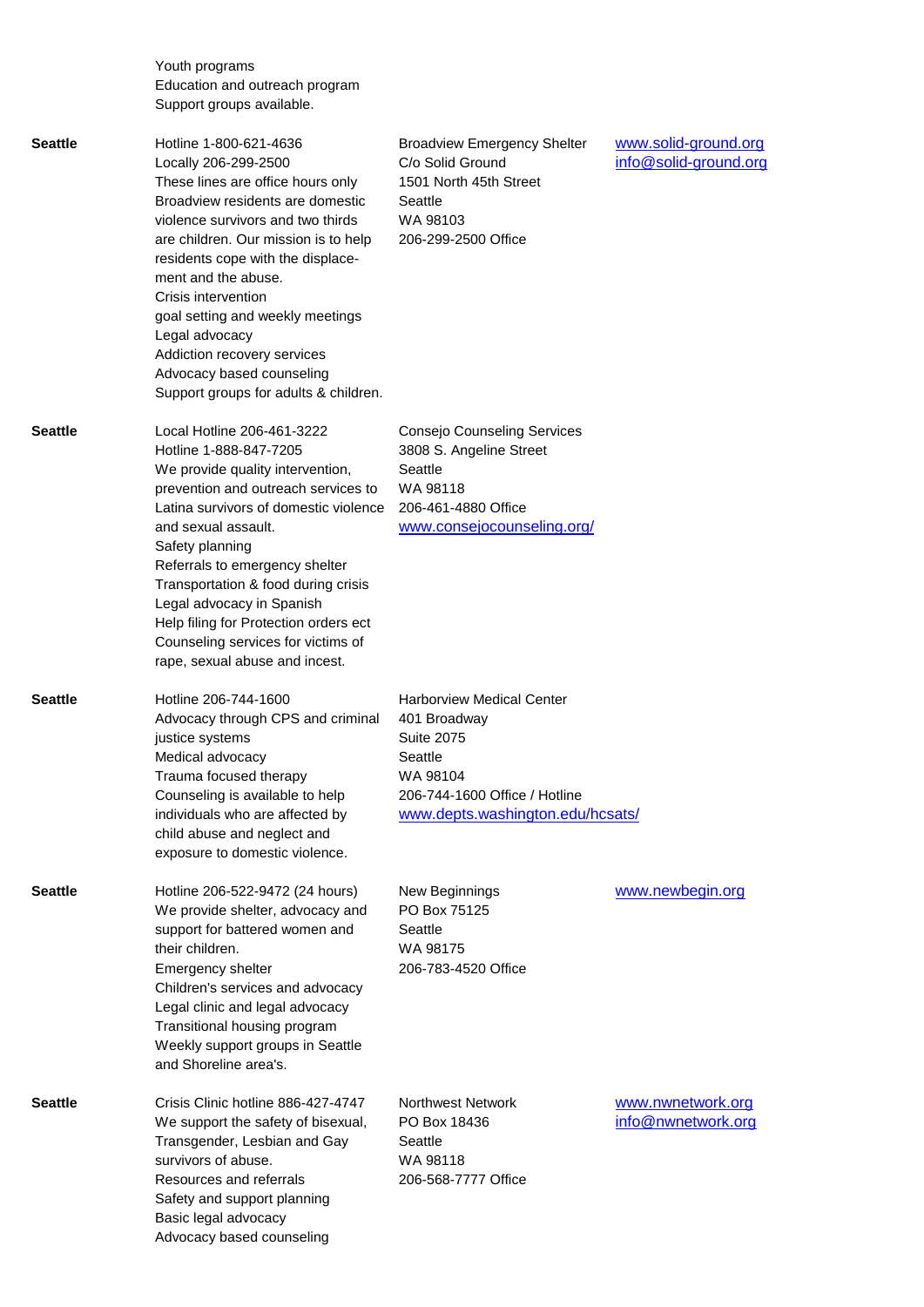Weekly all gender support groups.

| <b>Seattle</b> | Since 1985 we have offered<br>comprehensive support services<br>to refugees and immigrant victims<br>to help them break away from an<br>abusive environment by offering<br>support in 11 languages.<br>Domestic violence advocates<br>Help with Protection orders<br>Access to emergency shelter<br>Help with the legal system<br>Support groups for battered women                                                                                                                                                                                                           | Refugee Women's Alliance<br>PO Box 14373<br>Seattle<br>WA 98104<br>206-721-0243 Office.           | www.rewa.org        |
|----------------|-------------------------------------------------------------------------------------------------------------------------------------------------------------------------------------------------------------------------------------------------------------------------------------------------------------------------------------------------------------------------------------------------------------------------------------------------------------------------------------------------------------------------------------------------------------------------------|---------------------------------------------------------------------------------------------------|---------------------|
| <b>Seattle</b> | Women's Sexual Abuse Recovery<br>Group.<br>Is childhood sexual abuse impacting<br>your ability to enjoy life? This small<br>confidential, supportive women's<br>therapy group is designed to help<br>members decrease isolation and<br>to live more fully in the present.<br>Meets Tuesdays 5.15 - 6.30 pm<br>Cost \$35 - \$50                                                                                                                                                                                                                                                | Ms Ellen Rugg<br>Seattle<br>WA 98103<br>206-547-7844 Office<br>www.womenstherapygroupsseattle.com |                     |
| <b>Seattle</b> | Group Therapy for Survivors<br>Roanoke Park counseling offers a<br>safe place for adult survivors of<br>childhood sexual abuse to explore<br>buried feelings that may have been<br>unsafe to talk about as children.<br>All our groups emphasize trust<br>and authenticity and aim to help<br>survivors gain a sense of validation<br>and acceptance. For more details<br>call Brook Avidon on 206-323-7131<br>Or email at address on right of page<br>Counseling for Adult Survivors of Childhood Sexual Abuse   Roanoke Park Counseling                                     | Roanoke Park Counseling<br>2601 Broadway E.<br>Seattle<br>WA 98102<br>206-323-7131 Office         |                     |
| <b>Seattle</b> | Male Survivors Support Group<br>This group is for male survivors of<br>childhood sexual abuse. Groups<br>are 21 week closed therapy process<br>groups led by therapists with<br>experience in treating survivors.<br>Intitial FREE 30 minute interview<br>is required then a commitment to<br>weekly attendance for length of the<br>group. Meets weekly 6.30 - 8.30pm<br>costs \$35 per session please call<br>Brook Avidon on 206-323-7131 for<br>for details about this group<br><b>Counseling for Adult Survivors of Childhood Sexual Abuse   Roanoke Park Counseling</b> | Roanoke Park Counseling<br>2601 Broadway East<br>Seattle<br>WA 98102<br>206-323-7131 Office       |                     |
| <b>Seattle</b> | SNAP Gatherings weekend events.<br>These events are where survivors<br>can focus on their personal<br>experiences, gather information<br>and inspiration and decide the next<br>steps to take in their presonal<br>journeys. The gatherings are for<br>survivors and loved ones who want                                                                                                                                                                                                                                                                                      | <b>SNAP Gathering</b><br>Seattle<br>312-399-4747                                                  | www.SNAPnetwork.org |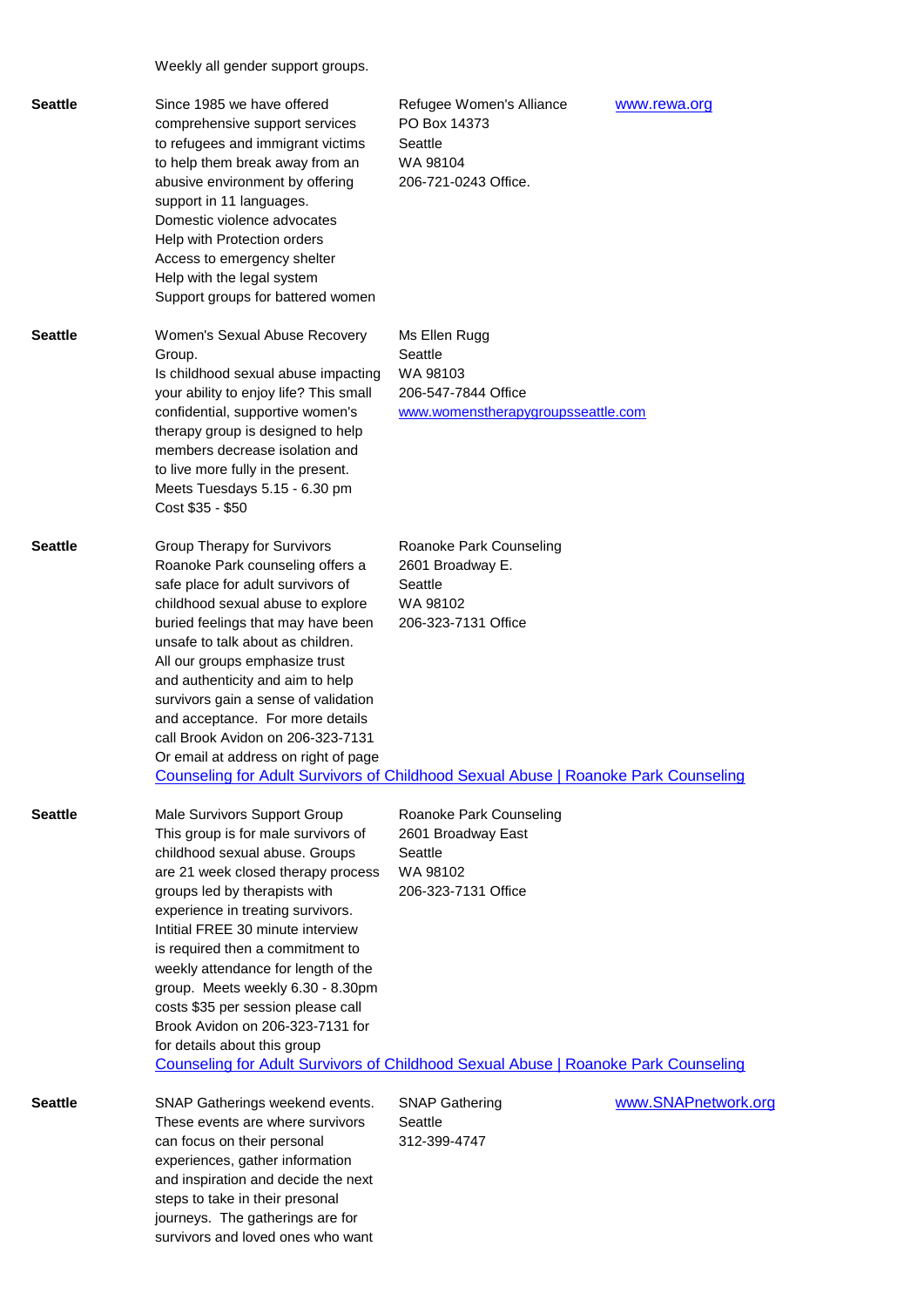|                | to focus on personal issues.<br>Working in small groups SNAP<br>Gatherings begin on Friday at 7pm<br>and end at noon on Sunday.<br>Participants are asked to attend all<br>the sessions of the weekend. There<br>is a power in the group dynamics<br>that is deminished with folks coming<br>and going but exceptions can be<br>made if necessary.                                                                                                                                                  |                                                                                   |                                     |
|----------------|-----------------------------------------------------------------------------------------------------------------------------------------------------------------------------------------------------------------------------------------------------------------------------------------------------------------------------------------------------------------------------------------------------------------------------------------------------------------------------------------------------|-----------------------------------------------------------------------------------|-------------------------------------|
| <b>Seattle</b> | 12 Step Self Help Group<br>We are a spiritual self help group<br>of individuals aged 18 and older,<br>who are guided by a set of 12<br>suggested steps and 12 traditions<br>as borrowed from AA. The only<br>requirement for membership is<br>that you are a victim of child sexual<br>abuse and you want to recover.<br>Please call for location and time<br>Men only please<br>Contact 206-903-9427                                                                                               | Survivors of Incest Anonymous<br>Seattle<br>Washington<br>206-903-9427            | www.siawso.org                      |
| <b>Seattle</b> | 12 Step Self Help Group<br>We are a spiritual self help group<br>of individuals aged 18 and older,<br>who are guided by a set of 12<br>suggested steps and 12 traditions<br>as borrowed from AA. The only<br>requirement for membership is<br>that you are a victim of child sexual<br>abuse and you want to recover.<br>Meets Sundays 11am<br>Women only please<br>Contact Becaley 206-903-9427<br>becaley@gmail.com<br>For further details please click on<br>the SIA website meetings directory. | Survivors of Incest Anonymous<br>Seattle<br>Washington<br>206-903-9427 Becaley    | www.siawso.org<br>becaley@gmail.com |
| <b>Seattle</b> | 12 Step Self Help Group<br>We are a spiritual self help group<br>of individuals aged 18 and older,<br>who are guided by a set of 12<br>suggested steps and 12 traditions<br>as borrowed from AA. The only<br>requirement for membership is<br>that you are a victim of child sexual<br>abuse and you want to recover.<br>Meets Sundays 1 pm<br>Men only please<br>Contact Becaley 206-903-9427<br>becaley@gmail.com<br>For further details please click on<br>the SIA website meetings directory.   | Survivors of Incest Anonymous<br>Seattle<br>Washington<br>206-903-9427 Becaley    | www.siawso.org<br>becaley@gmail.com |
| <b>Seattle</b> | For survivors / victims of domestic<br>violence our program offers:<br>Emergency shelter referrals<br>Safety planning<br><b>Transitional housing</b><br>Community DV legal advocacy                                                                                                                                                                                                                                                                                                                 | YWCA - Domestic Violence<br>Program<br>Seattle<br>WA 98122<br>206-280-9961 Office | www.ywcaworks.org                   |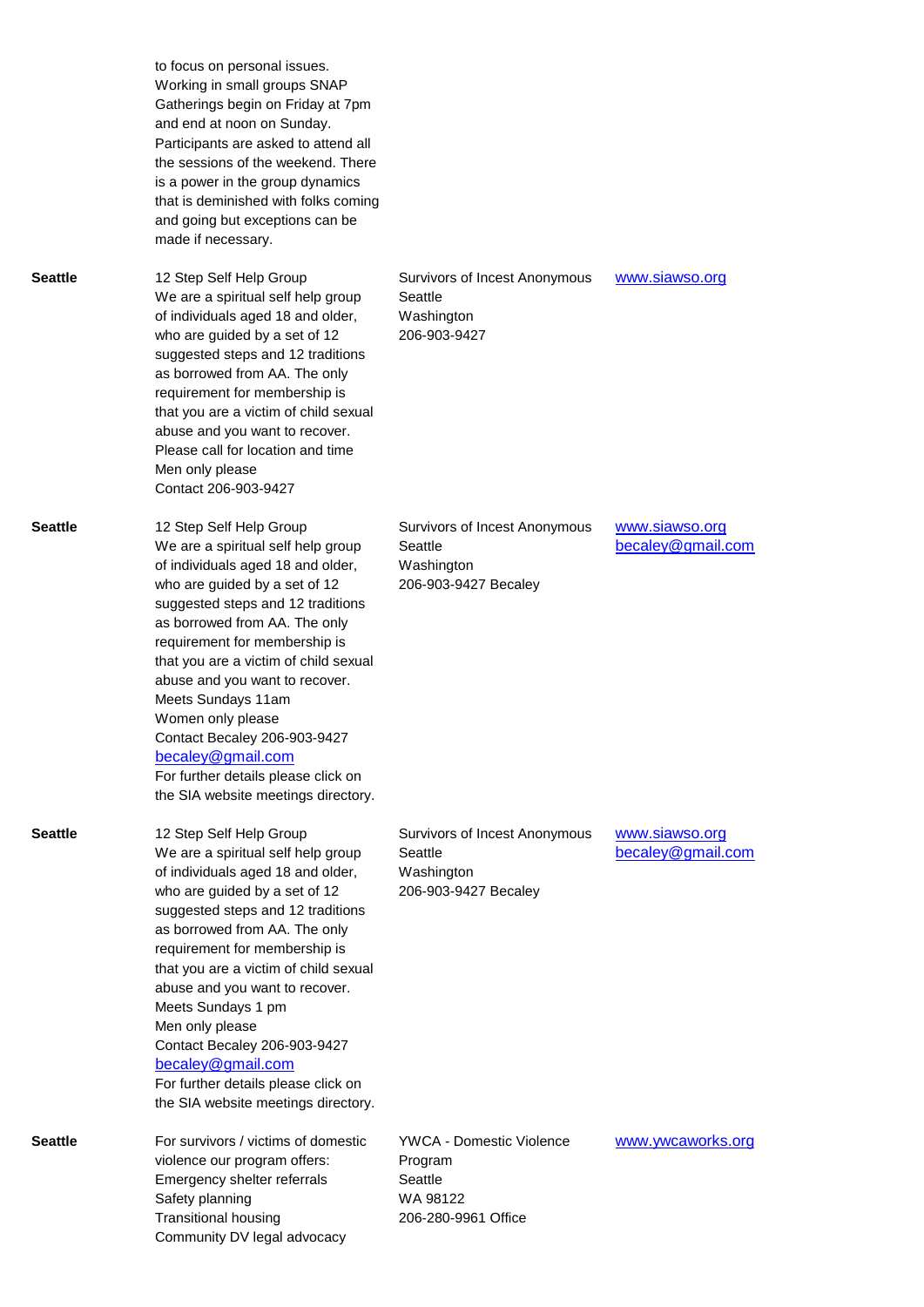|                | Children's DV services & programs<br>Ongoing support group in South<br>King County and in Seattle. Call<br>office for more details.                                                                                                                                                                                                                                                                                                                           |                                                                                                                                                                     |                                                      |
|----------------|---------------------------------------------------------------------------------------------------------------------------------------------------------------------------------------------------------------------------------------------------------------------------------------------------------------------------------------------------------------------------------------------------------------------------------------------------------------|---------------------------------------------------------------------------------------------------------------------------------------------------------------------|------------------------------------------------------|
| Shelton        | Hotline 360-432-1212 call or text<br>Or 877-923-1212 Toll Free<br>We provide safety and support<br>serices to domestic violence<br>survivors and their families.<br>Emergency shelter<br>Pet facilities on site<br>Language interpretation<br>Legal advocacy for domestic and<br>sexual violence<br>Support groups available<br>All services are FREE of charge                                                                                               | <b>Turning Pointe</b><br>210 Pacific Court<br>PO Box 2014<br>Shelton<br>WA 98584<br>360-426-1216 Office                                                             | www.turningpointe.org<br>turningpointe@earthlink.net |
| Snohomish      | Wounded Heart Group<br>Wounded Heart is a group that<br>follows the wounded heart<br>curriculum to find healing and<br>freedom from the impacts of sexual<br>abuse. In this group women will<br>have the opportunity to find support,<br>connection, healing, growth, trust,<br>hope and strength as they journey<br>together. Call 206-397-0037 for<br>more details about this group<br>Cost \$40 - \$50                                                     | Preeti Shah<br>Snohomish<br>WA 98290<br>206-271-5580 Office<br>preetishahcounseling@gmail.com                                                                       | www.preetishahcounseling.com                         |
| <b>Spokane</b> | Hotline 509-326-2255 (24 hours)<br>Our program supports & advocates<br>for victims who are experiencing<br>abuse and violence in their relation-<br>ships by providing:<br>Emergency safe shelter<br>Safety planning<br>Legal representation and advocacy<br>Legal hotline 509-477-3656<br><b>Transitional housing</b><br>Individual and group counseling<br>Weekly support groups<br>For more information on the groups<br>and counseling call 509-789-9297. | Alternatives to Violence - YWCA<br>Spokane<br>WA 99201<br>509-326-1190 Office                                                                                       | www.ywcaspokane.org                                  |
| <b>Spokane</b> | 509-624-7273 Sexual assault<br>866-751-7119 Vicktim crisis<br>24 Hour crisis hotlines<br>We are the only crisis response in<br>the area so our advocates are<br>available anytime for adults who<br>have suffered from trauma, sexual,<br>physical or emotional abuse.<br>Support groups available, for more<br>group details call 509-343-5093.                                                                                                              | Sexual Assault & Family Trauma<br><b>Response Center</b><br>210 W. Sprague Avenue<br>Spokane<br>WA 99201<br>509-747-8224 Office<br>www.lcsnw.org/spokane/SAFeT.html |                                                      |
| Stevenson      | Hotline 1-800-597-6850<br>TTY Hotline 1-800-787-3224<br>Our Holly House women's and<br>children's center has been serving<br>victims/survivors of domestic                                                                                                                                                                                                                                                                                                    | Skamania County Council on<br>Domestic & Sexual Violence<br>Stevenson<br>WA 98648<br>509-427-4210 Office                                                            |                                                      |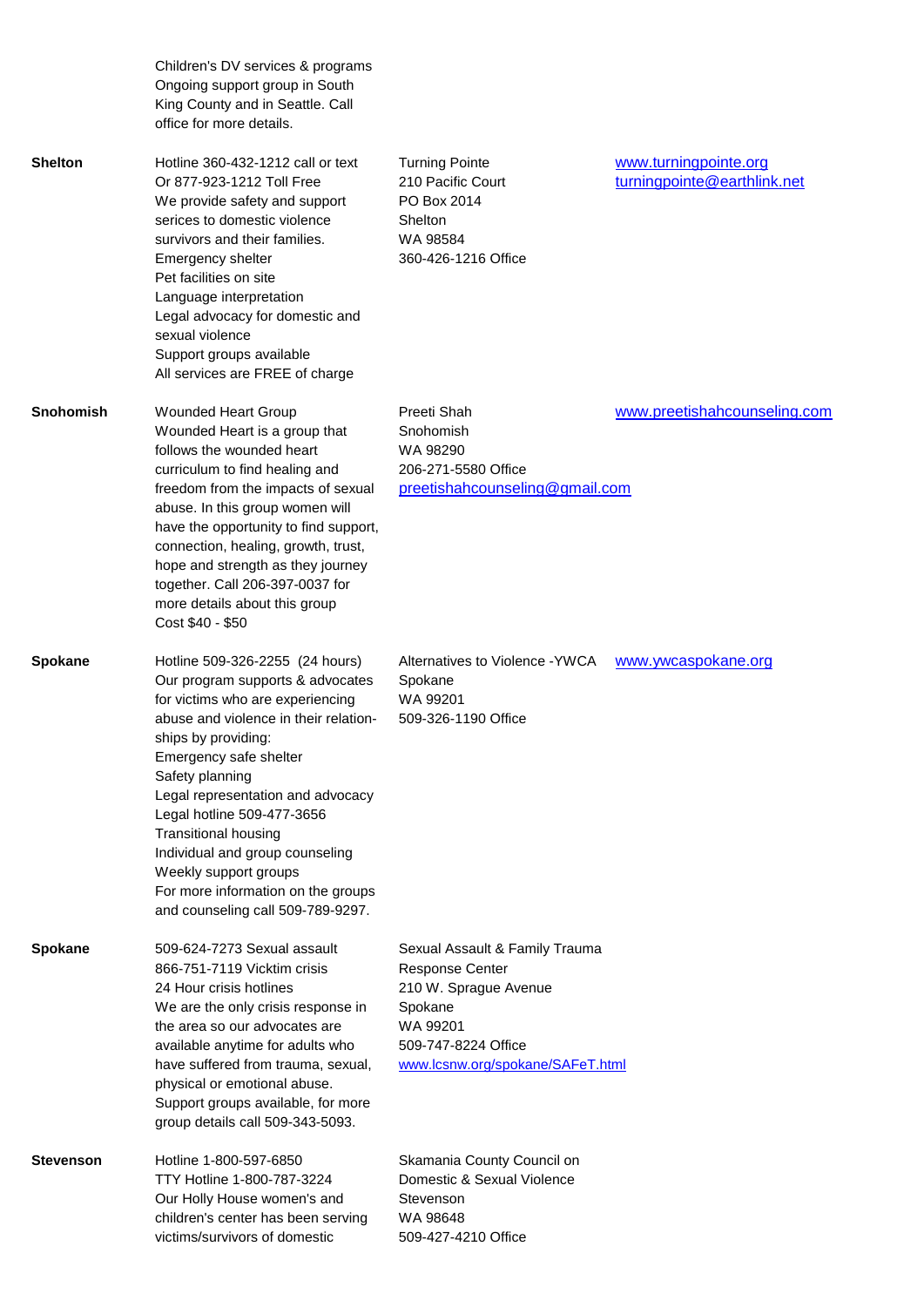|                  | violence since 1993<br>Emergency shelter<br>Legal and medical advocacy<br>Community awareness & education<br>Counseling services.<br>www.facebook.com/Skamania-Co-Council-<br>on-Domestic-Violence-and-Sexual-Assault-<br>106719739383110/                                                                                                                                                                                                                                                                                                                                                                                                                                                                                                                                                       | www.skamaniadvsa.webs.com/                                                                                                                                                   |                   |
|------------------|--------------------------------------------------------------------------------------------------------------------------------------------------------------------------------------------------------------------------------------------------------------------------------------------------------------------------------------------------------------------------------------------------------------------------------------------------------------------------------------------------------------------------------------------------------------------------------------------------------------------------------------------------------------------------------------------------------------------------------------------------------------------------------------------------|------------------------------------------------------------------------------------------------------------------------------------------------------------------------------|-------------------|
| <b>Stevenson</b> | Hotline 1-800-352-5541 crisis pager<br>We provide Skamania County with<br>domestic violence and sexual<br>assault services including:<br>Safety planning<br>General advocacy<br>Counseling<br>All our services are FREE of charge<br>www.facebook.com/pages/category/Social-<br>Service/Programs-for-Peaceful-Living-WA-<br>Gorge-Action-Programs-<br>209040419165707/                                                                                                                                                                                                                                                                                                                                                                                                                           | <b>Washington George Programs</b><br>for Peaceful Living<br>683 Rock Creek Drive<br>Stevenson<br>WA 98648<br>509-493-2662 Office                                             |                   |
| <b>Sunnyside</b> | 509-575-4200 Yakima County<br>509-925-9861 Kittitas County<br>1-800-572-8122 Klickitat County<br>24 Hour crisis hotlines<br>We provide sexual assault services<br>as well ass community education.<br>Emergency shelter<br>Medical and legal advocacy<br>Crisis counseling                                                                                                                                                                                                                                                                                                                                                                                                                                                                                                                       | Comprehensive<br>1319 Saul Road<br>Sunnyside<br>WA 98944<br>509-837-2089 Office                                                                                              | www.cwcmh.org     |
| <b>Sunnyside</b> | 24 Hr Hotline 1-800-604-7462<br>Or Local Hotline 509-837-6689<br>The Lower Valley Crisis & Support<br>Services (LVCSS) has been serving<br>the lower Yakima Valley since 1978,<br>when it was formed by a froup of<br>citizen volunteers, who together<br>sought a way to address the violence<br>of sexual assault, domestic violence<br>and child abuse. Over the past 30<br>years LVCSS has provided services<br>to thousands of individuals and<br>families from throughout the Lower<br>Yakima Valley. Our agency provides<br>a 24 hour crisis line,<br>Crisis intervention, legal / medical<br>advocacy, emergency shelter,<br>support groups, education, as well<br>as support towards healing. Our<br>services are FREE and confidential,<br>and available by Spanish speaking<br>staff. | Lower Valley Crisis and Support<br>Services<br>PO Box 93 / 600 North Avenue<br>Sunnyside<br>WA 98944<br>509-837-6689 Office / Hotline<br>www.facebook.com/lowervalleycrisis/ | lgarcia@lvcss.org |
| Tacoma           | Hotline 1-888-550-3915 Toll Free<br>We are a Christian humanitarian<br>organization dedicated to bringing<br>healing hope and new life to victims<br>of domestic violence.<br>Emergency shelter<br>Emergency transportation<br>Transport to important appointments                                                                                                                                                                                                                                                                                                                                                                                                                                                                                                                               | <b>Family Renewal Shelter</b><br>6832 Pacific Avenue<br>Tacoma<br>WA 98408<br>253-475-9010 Office & Hotline<br>www.domesticviolencehelp.org/                                 | staff@dvhelp.org  |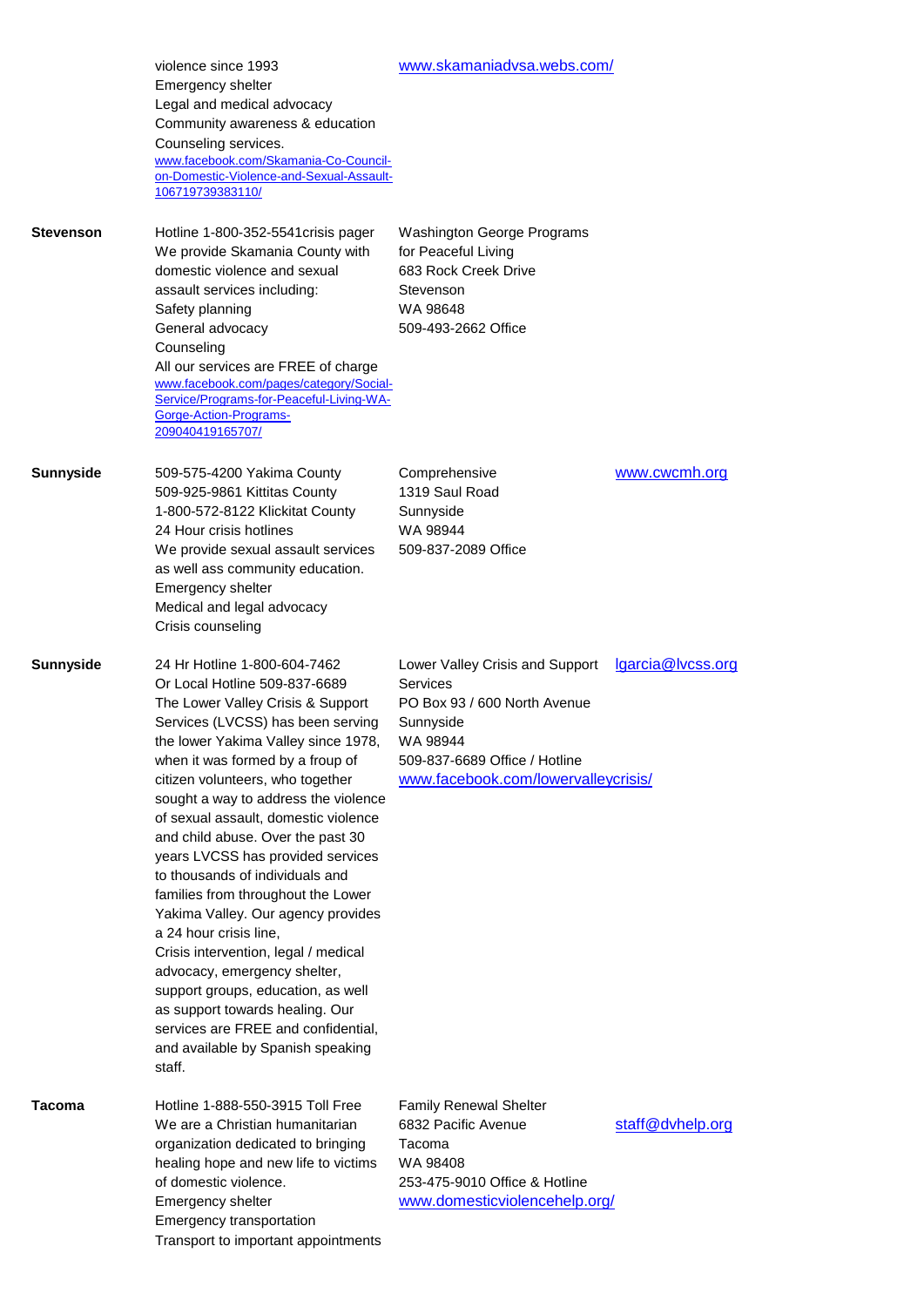On site kennel On site warehouse for possessions Transitional housing. [www.facebook.com/Family-Renewal-Shelter-164455610276703/](http://www.facebook.com/Family-Renewal-Shelter-164455610276703/)

| Tacoma           | Hotline 253-474-7273<br>Or 1-800-756-7273<br>24 Hour crisis hotlines<br>The sexual assault center of Pierce<br>County is a community-based<br>agency that advocates for victims-<br>survivors, their family and friends.<br>Medical and legal advocacy<br>Referrals to attorneys<br>Individual and family therapy<br>Individual counseling for male and<br>female survivors. We offer a sliding<br>fee scale and no one is turned<br>aways for financial reasons.<br>Please call 2530474-7273 for more<br>details. | Rebuilding Hope, The Sexual<br>Assault Center for Pierce Co.<br>101 E 26th Street<br>Suite 200<br>Tacoma<br>WA 98421<br>253-597-6424 Office | www.sexualassaultcenter.com                |
|------------------|--------------------------------------------------------------------------------------------------------------------------------------------------------------------------------------------------------------------------------------------------------------------------------------------------------------------------------------------------------------------------------------------------------------------------------------------------------------------------------------------------------------------|---------------------------------------------------------------------------------------------------------------------------------------------|--------------------------------------------|
| Tukwila          | Hotline 425-656-7867<br>Or 877-465-7234 Toll Free<br>We have grown over the past 30<br>years to provide community and<br>shelter based services to more than<br>360,000 survivors of domestic<br>violence. Offerring:<br>Safety planning & emergency shelter<br>Free legal clinics<br>Court accompaniment<br>Childrens programs<br>Weekly support groups in several<br>locations.                                                                                                                                  | DAWN<br>PO Box 88007<br>Tukwila<br>WA 98138<br>425-656-4305 Office<br>www.facebook.com/dawnonline/                                          | www.dawnrising.org/<br>info@dawnonline.org |
| <b>Vancouver</b> | Hotline 360-695-0501<br>Or 800-695-0167 Toll Free<br>24 Hour crisis hotlines<br>We offer non-judgemental support<br>and informationfor victims and<br>survivors who have experienced<br>domestic violence and sexual<br>assault at any time.<br>Emergency shelter<br>Medical and legal advocacy<br>FREE support groups and weekly<br>drop-ins for survivors of domestic<br>abuse.                                                                                                                                  | <b>YWCA - Clark County</b><br>3609 Main Street<br>Vancouver<br>WA 98663<br>360-696-0167 Office<br>www.facebook.com/ywcacc                   | info@ywcaclarkcounty.org                   |
| Walla Walla      | Hotline 509-529-9922<br>24 Hour crisis hotline<br>Through it's individual counseling<br>8 different support groups, legal<br>and medical advocacy and shelter<br>services, the YWCA domestic<br>violence and sexual assault center<br>makes sure women and children<br>have access to what they need to<br>begin rebuilding their lives                                                                                                                                                                            | YWCA - Walla Walla<br>213 S. First Avenue<br>Walla Walla<br>WA 99362<br>509-525-2570 Office                                                 | www.ywcaww.org                             |
| Wenatchee        | Hotline 509-663-7446                                                                                                                                                                                                                                                                                                                                                                                                                                                                                               | <b>SAGE</b>                                                                                                                                 | www.findsafety.org                         |